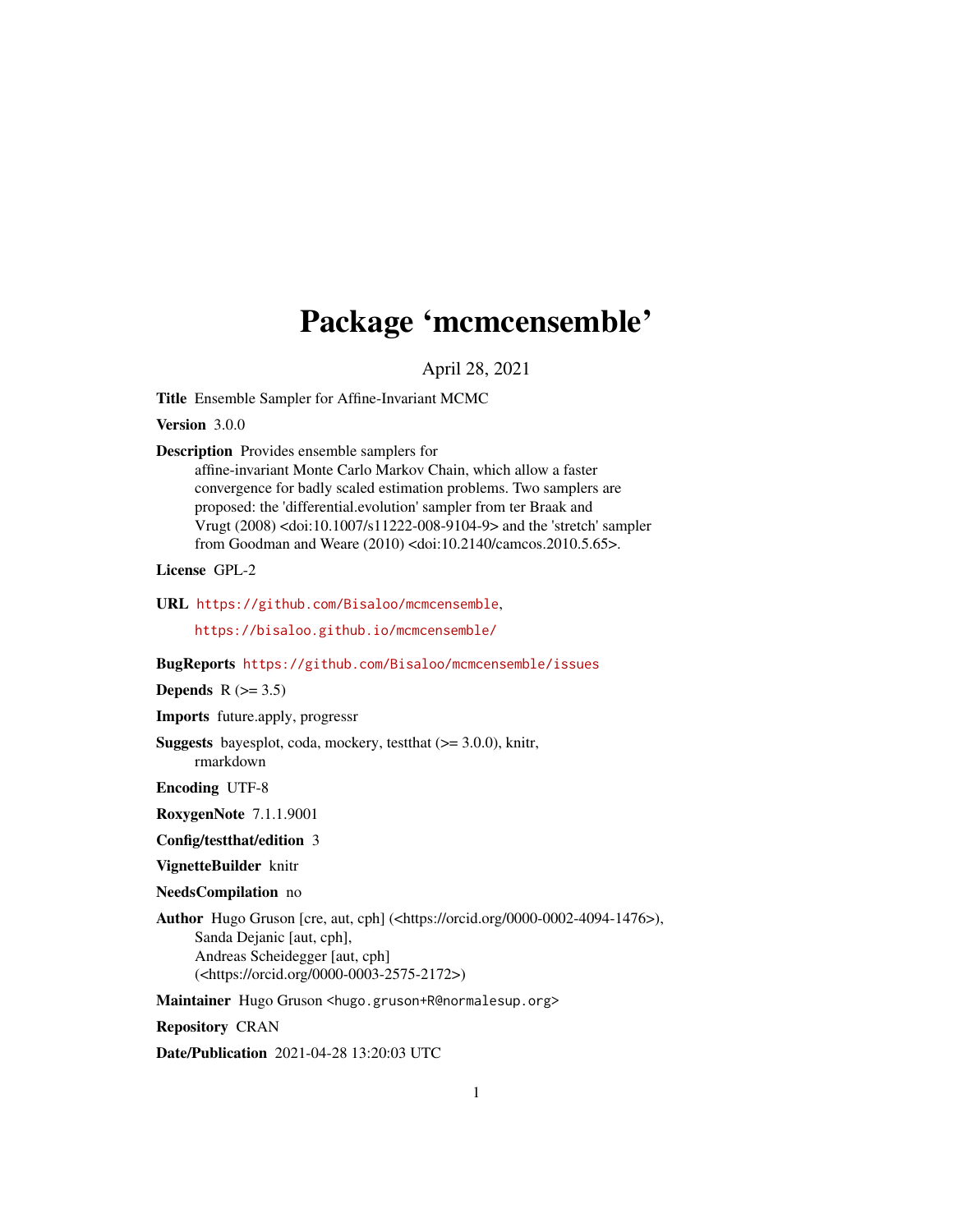### <span id="page-1-0"></span>R topics documented:

|--|--|--|

#### **Index** [5](#page-4-0). The second state of the second state of the second state of the second state of the second state of the second state of the second state of the second state of the second state of the second state of the second

MCMCEnsemble *MCMC ensemble sampler*

#### Description

Ensemble Markov Chain Monte Carlo sampler with different strategies to generate proposals. Either the *stretch move* as proposed by Goodman and Weare (2010), or a *differential evolution jump move* similar to Braak and Vrugt (2008).

#### Usage

```
MCMCEnsemble(
  f,
  inits,
 max.iter,
 n.walkers = 10 * \text{ncol}(inits),
 method = c("stretch", "differential.evolution"),
  coda = FALSE,
  ...
)
```
#### Arguments

| $\mathbf{f}$ | function that returns a single scalar value proportional to the log probability<br>density to sample from.                                                  |
|--------------|-------------------------------------------------------------------------------------------------------------------------------------------------------------|
| inits        | A matrix (or data.frame) containing the starting values for the walkers. Each<br>column is a variable to estimate and each row is a walker                  |
| max.iter     | maximum number of function evaluations                                                                                                                      |
| n.walkers    | number of walkers (ensemble size)                                                                                                                           |
| method       | method for proposal generation, either "stretch", or "differential.evolution".<br>This argument will be saved as an attribute in the output (see examples). |
| coda         | logical. Should the samples be returned as coda::mcmc.list object? (defaults to<br>FALSE)                                                                   |
| .            | further arguments passed to f                                                                                                                               |

#### Value

- if coda = FALSE a list with:
	- *samples*: A three dimensional array of samples with dimensions walker x generation x parameter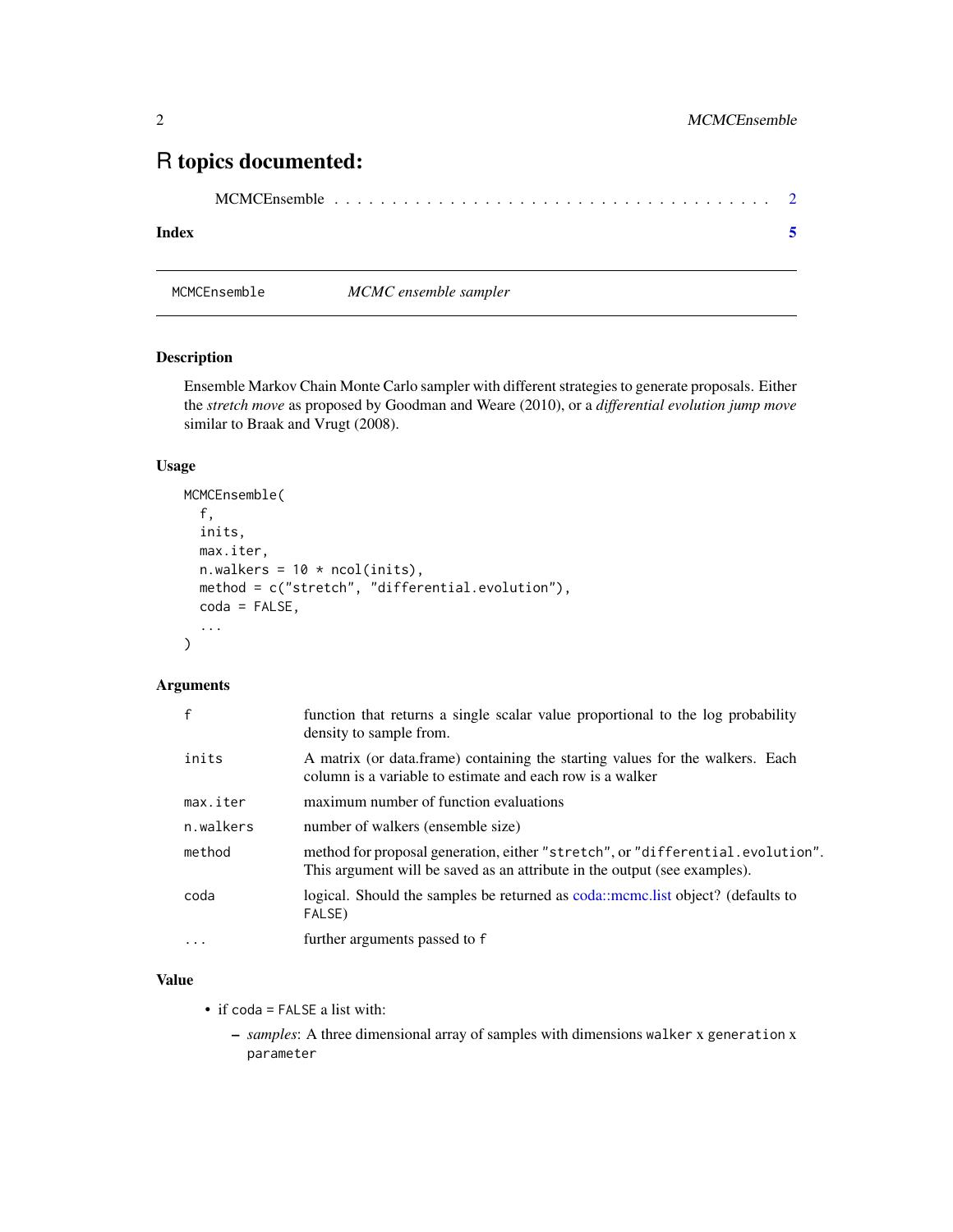- <span id="page-2-0"></span>– *log.p*: A matrix with the log density evaluate for each walker at each generation.
- if coda = TRUE a list with:
	- *samples*: A object of class [coda::mcmc.list](#page-0-0) containing all samples.
	- *log.p*: A matrix with the log density evaluate for each walker at each generation.

In both cases, there is an additional attribute (accessible via attr(res,"ensemble.sampler")) recording which ensemble sampling algorithm was used.

#### References

- ter Braak, C. J. F. and Vrugt, J. A. (2008) Differential Evolution Markov Chain with snooker updater and fewer chains. Statistics and Computing, 18(4), 435–446, doi: [10.1007/s11222-](https://doi.org/10.1007/s11222-008-9104-9) [00891049](https://doi.org/10.1007/s11222-008-9104-9)
- Goodman, J. and Weare, J. (2010) Ensemble samplers with affine invariance. Communications in Applied Mathematics and Computational Science, 5(1), 65–80, doi: [10.2140/camcos.2010.5.65](https://doi.org/10.2140/camcos.2010.5.65)

#### Examples

```
## a log-pdf to sample from
p.log \leftarrow function(x) {
    B <- 0.03 # controls 'bananacity'
    -x[1]<sup>2</sup>/200 - 1/2*(x[2]+B*x[1]<sup>2-100*</sup>B)<sup>2</sup>
}
## set options and starting point
n_walkers <- 10
unif_inits <- data.frame(
  "a" = runif(n_walkers, 0, 1),"b" = runif(n_walkers, 0, 1)\mathcal{L}## use stretch move
res1 <- MCMCEnsemble(p.log, inits = unif_inits,
                     max.iter = 300, n.walkers = n_walkers,
                     method = "stretch")
attr(res1, "ensemble.sampler")
str(res1)
## use stretch move, return samples as 'coda' object
res2 <- MCMCEnsemble(p.log, inits = unif_inits,
                     max.iter = 300, n.walkers = n_walkers,
                     method = "stretch", coda = TRUE)
attr(res2, "ensemble.sampler")
summary(res2$samples)
plot(res2$samples)
```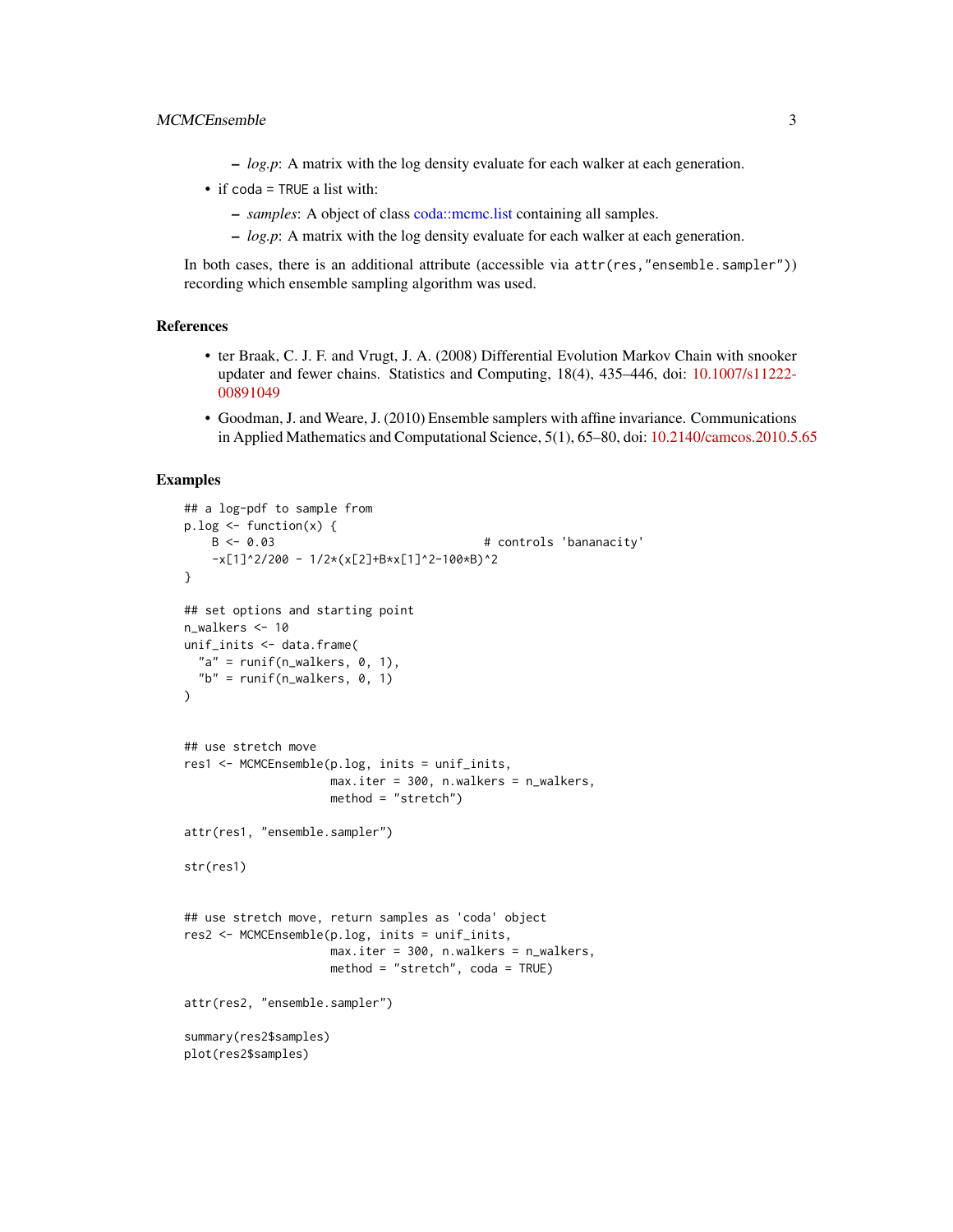```
## use different evolution move, return samples as 'coda' object
res3 <- MCMCEnsemble(p.log, inits = unif_inits,
                    max.iter = 300, n.walkers = n_walkers,
                    method = "differential.evolution", coda = TRUE)
attr(res3, "ensemble.sampler")
```
summary(res3\$samples) plot(res3\$samples)